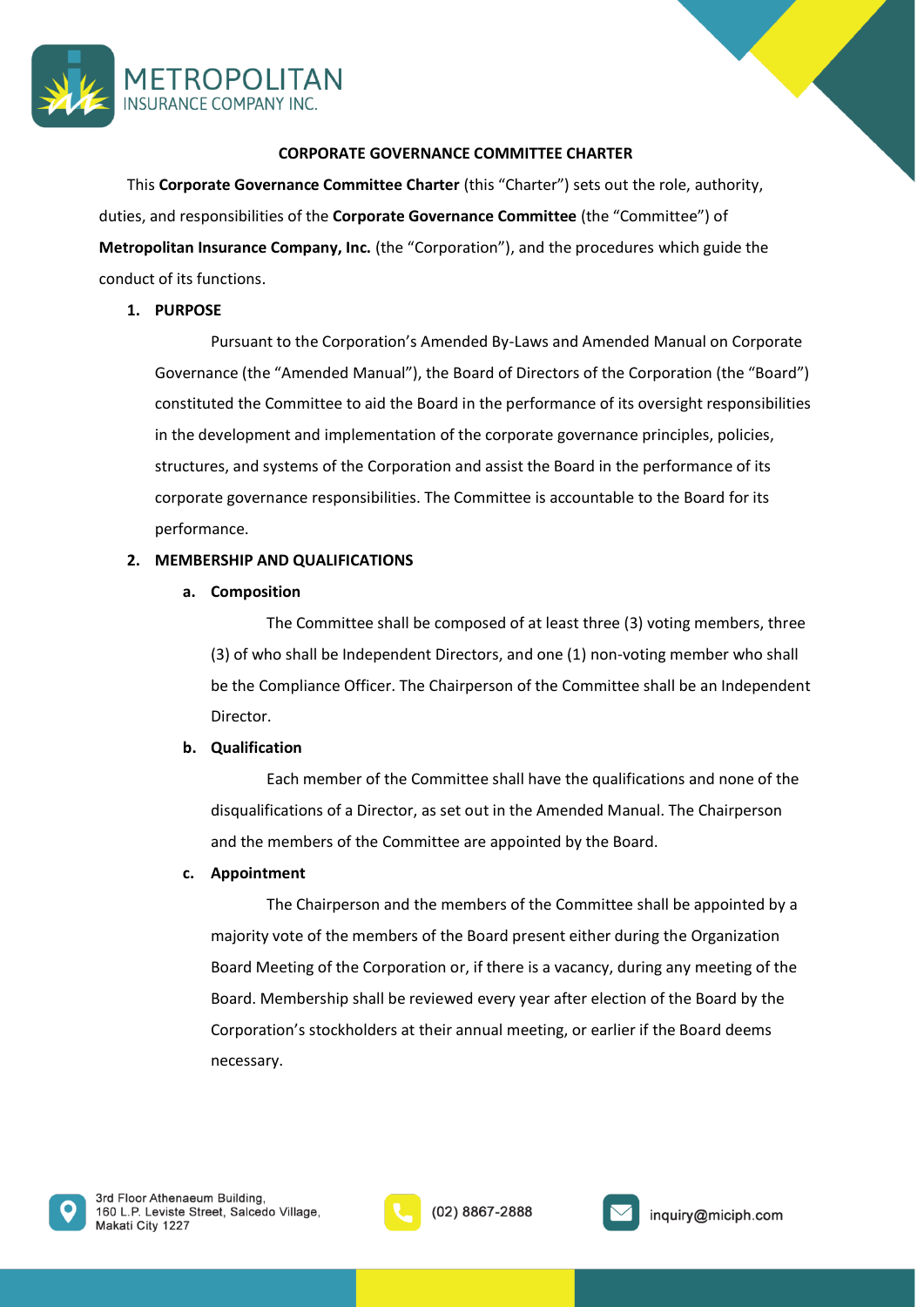



# **d. Resignation / Removal**

In the event that the Chairperson or any member of the Committee tenders his/her resignation from the Committee, such resignation shall become effective upon acceptance by the Board.

The Chairperson of the Committee or any of its members may be removed from office only by action of the Board.

# **3. STRUCTURE AND OPERATIONS**

### **a. Meetings**

The Committee shall meet at such times and places as it considers appropriate and as designated in the notice. The Chairperson of the Committee, any Committee member, or the Corporate Secretary of the Corporation may call a meeting of the Committee.

### **b. Quorum**

Attendance of at least a majoring of all the voting members of the Committee shall constitute a quorum for the Committee to transact business in a meeting to be convened. The Committee shall act only on the affirmative vote of at least a majority of the voting members present at a meeting at which there is a quorum.

### **c. Chairperson**

The Chairperson of the Committee shall preside in all meetings of the Committee. In the absence of the Chairperson, the Committee members present shall elect on of their members as chairperson of the meeting.

# **d. Secretary of the Meeting**

The Corporation's Corporate Secretary shall be the secretary of the Committee.

# **e. Notice of the Meeting**

A notice of each meeting setting out the date, time, venue, and agenda shall be sent to each member of the Committee at leas two (2) working days prior to the date of the meeting.

### **f. Record of Meetings**

Full minutes of the proceedings of, and resolutions made during, Committee meetings, shall be kept by the Corporate Secretary. Notices, minutes, agenda, and materials presented during meetings will be made available to any Committee member upon request to the Corporate Secretary.





(02) 8867-2888

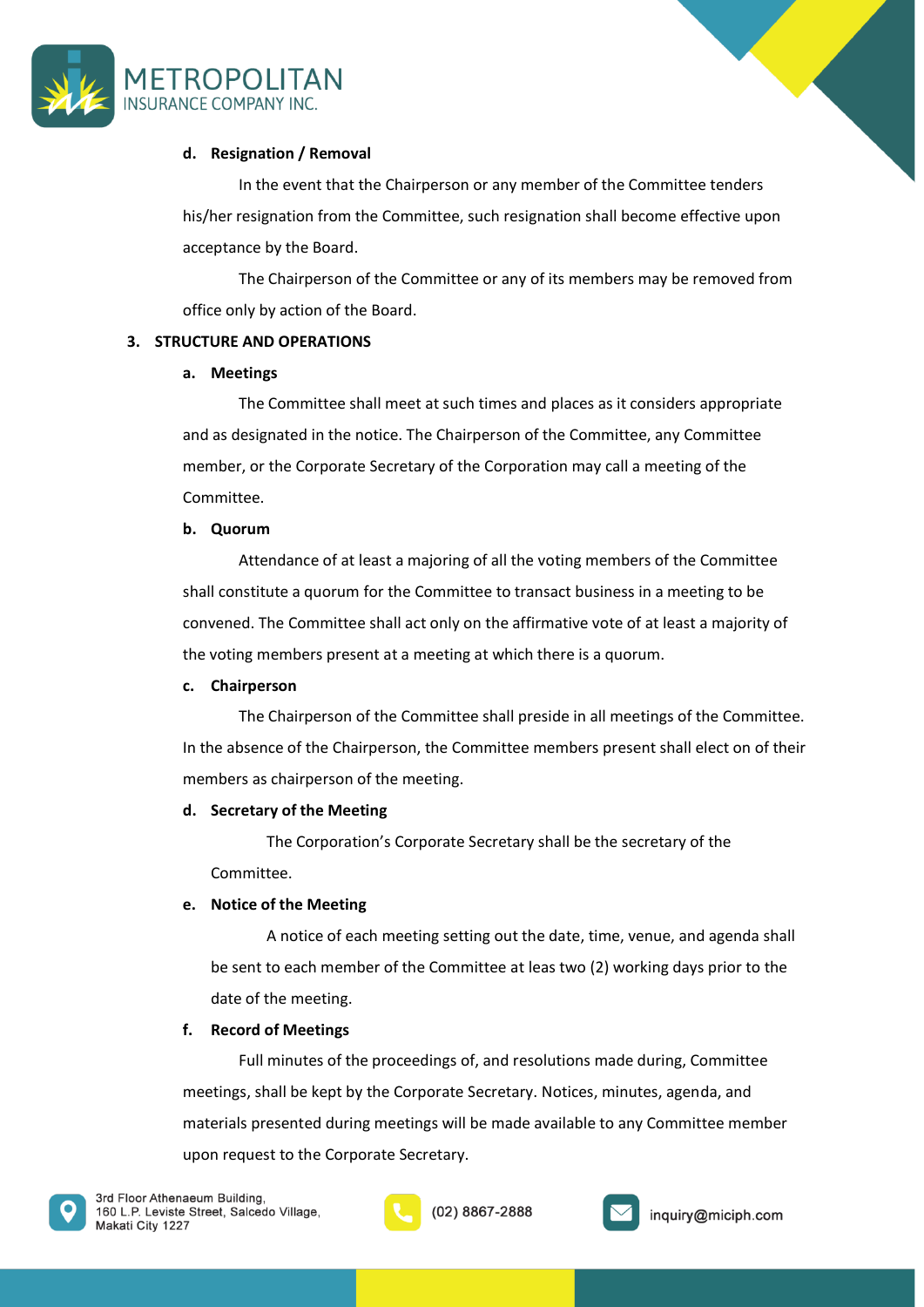

As the Committee deems necessary, the Committee may invite members of management and the organizations staff to attend the Committee meetings to provide relevant information or data necessary for the matters for discussion during the Committee meeting. At the discretion of the Committee, separate meetings with any member of the Corporation's management may be held, whenever it is deemed appropriate by the Committee for the exercise of its functions.

### **h. Access to Resources**

The Committee shall have full access to management, personnel, and records for the purpose of performance of its duties and responsibilities hereunder. The Committee may also obtain external legal counsel or independent professional advice if it considers it necessary in the performance of its function. The Committee shall be provided with sufficient resource by the Corporation to discharge its duties.

### **4. DUTIES AND RESPONSIBILITIES**

The Committee shall have the following duties and responsibilities, namely:

- i. Oversee the implementation of the corporate governance framework and periodically review the said framework to ensure that it remains appropriate in light of material changes to the Corporation's Size, complexity, and business strategy, as well as its business and regulatory environments.
- ii. Oversee the periodic performance evaluation of the Board and its Committees as well as executive management and conduct an annual self-evaluation of its performance.
- iii. Ensure that the results of the Board evaluation are shared, discussed, and that concrete action plans are developed and implemented to address the identified areas for improvement.
- iv. Recommend continuing education/training programs for Directors, assignment of tasks/projects to Board Committees, Succession plan for the Board Members and senior officers, and remuneration packages for corporate and individual performance.
- v. Adopt corporate governance policies and ensure that these are reviewed and updated regularly, and consistently implemented in form and substance
- vi. Propose and plan relevant trainings for the members of the Board
- vii. Determine the nomination and election process for the Corporation's Directors and define the general profile of Board Members that the





(02) 8867-2888

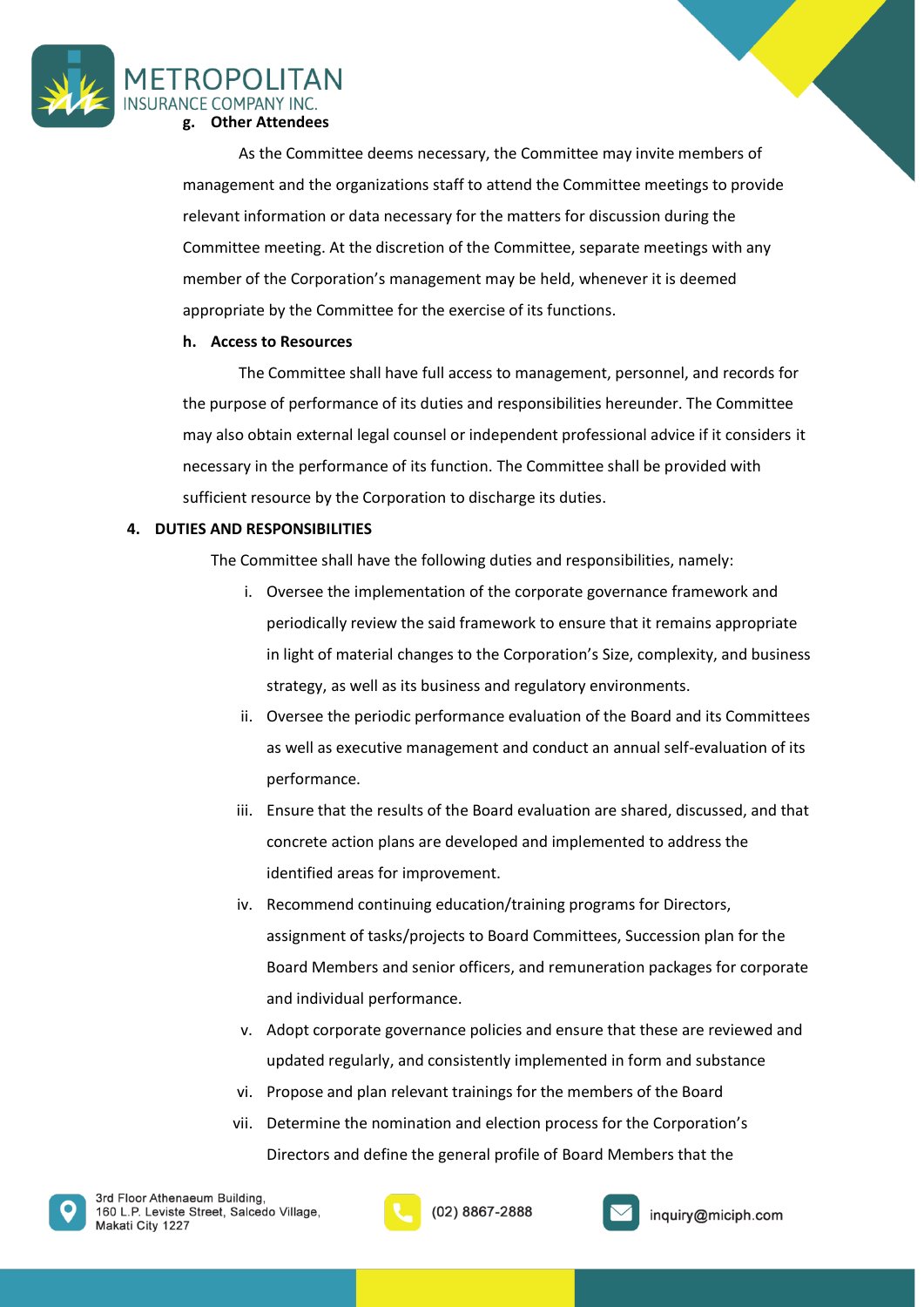

Corporation may need and ensure appropriate knowledge, competencies, and expertise that complement the existing skills of the Board.

- viii. Pre-screen and shortlist all candidates nominated to become a member of the Board of Directors in accordance with the qualifications and disqualifications as provided in the Amended Manual
- ix. Establish a formal and transparent procedure to develop a policy for determining the remuneration of Directors and Officers, and provide oversight over remuneration of Senior Management and other key personnel, ensuring that compensation is consistent with the Corporation's culture, strategy and business environment
- x. Designate amount of remuneration, which shall be in a sufficient level to attract and retain Directors and officers who are needed to run the Corporation successfully
- xi. Develop a form on Full Business Interest Disclosure as part of pre-employment requirements for all incoming officers, which among others, compel all Officers to declared under the penalty of perjury all their existing business interest or shareholdings that may directly or indirectly conflict in their performance of duties once hired
- xii. Disallow any Director to decide his or her own remuneration
- xiii. Review the existing Human Resources Development or Personnel Handbook (if any) to strengthen provisions on conflict of interest, salaries and benefits policies, promotion and career advancement directives and compliance of personnel concerned with all statutory requirements that must be periodically met in their respective post. In the absence of such Personnel Handbook, cause the development of such, covering the same parameters of governance stated above
- xiv. In consultation with the appropriate executive or Management committee/s and with the supervision of the Board of Directors, the Committee shall, if it may deem necessary, re-define the role, duties and responsibilities of the Chief Executive Officer by integrating the dynamic requirement of the business as a going concern and future expansionary prospects within the realm of good corporate governance at all times.
- xv. The committee shall recommend to the Board for approval, the number of directorships which a member of the Board may hold in accordance with the





(02) 8867-2888

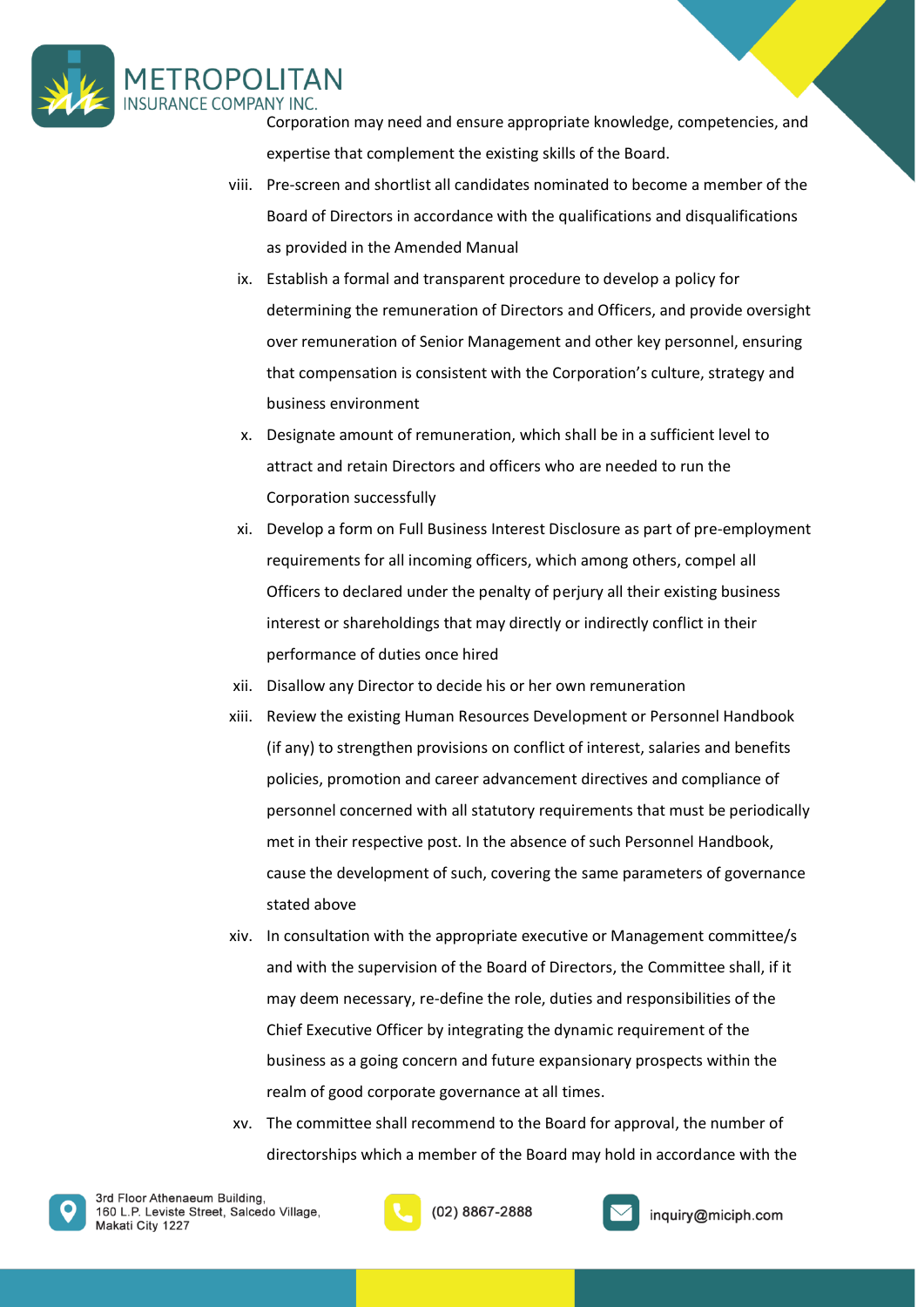

policy on holding multiple board seats under the Amended Manual. In making such determination, the Committee shall consider the following guidelines

- xvi. The nature of the business of the corporation which he/she is a Director
- xvii. Age of the Director
- xviii. Number of directorships/active memberships and officer ships in other corporation or organization
- xix. Possible conflict of interest
- xx. Capacity of a Director to perform their duties diligently in general
- xxi. Perform other activities which the Committee deems appropriate as necessary and desirable for the performance of its duties and function under this Charter, as well such other responsibilities which the Board may assign to the Committee from time to time.

### **5. REPORTING PROCESS**

### **a. Report of Meetings Convened**

The Chairperson of the Committee, or in his absence, the chairperson of the meeting, shall report to the Board on the decisions and recommendations made by the Committee during the meeting it has convened in the next scheduled Board meeting.

#### **b. Other Reports**

The Committee shall prepare such reports as may be necessary to document the activities of the Committee in the performance of its functions and duties. Such reports shall be included in the Corporation's annual report and other corporate disclosure may be required by the Securities and Exchange Commission and/or the Philippine Stock Exchange, inc.

### **6. PERFORMANCE EVALUATION**

### **a. Periodic Assessment**

The Committee shall assess its effectiveness periodically, with the end in view of ensuring that its performance accords with best practice. Such assessment must compare its performance with the requirements of this Charter and the Amended Manual, which shall be the basis of its formulation of objective and plans to improve its performance, including any recommendations for amendments to this Charter for approval by the Board.